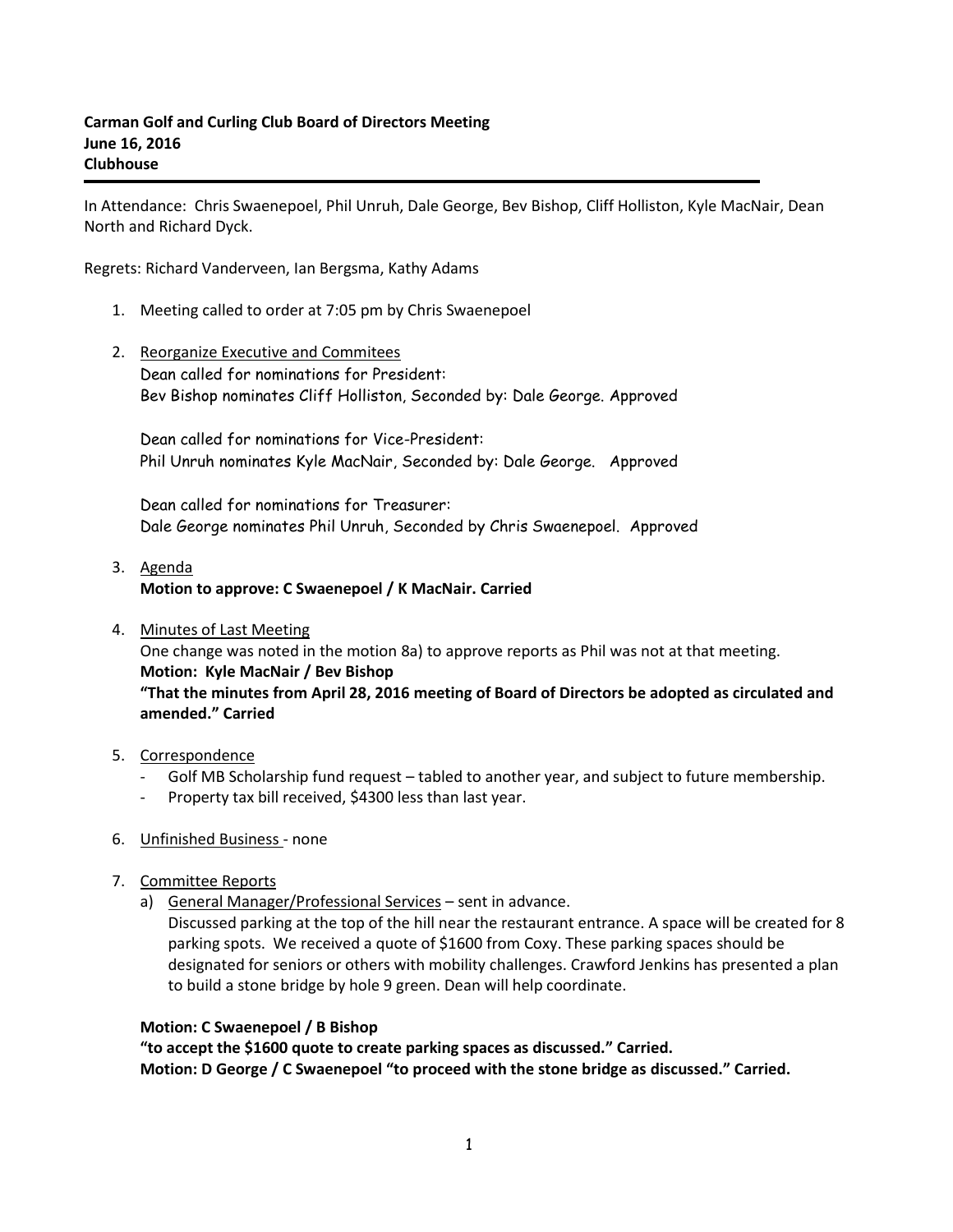Re McGee's Restaurant: service issues have come up and adjustments have been made. For consistency, Board members agreed the line of communication for service issues etc will be through Dean to Robynn Salter.

Re Nominating Committee for future consideration, Bev Bishop asked if the Board would consider changing the bylaws in the future to allow curlers on the board who are not shareholders. The board decided to review all the bylaws since the last change was April 2012. The bylaws will be emailed to everyone and it can be added to agenda for next meeting.

Re highway sign as requested by R Salter and discussed in April by the Board, Dean will be able to provide a quote by the next board meeting.

- b) Curling Committee Report sent in advance
	- Fundraiser is on hold until we can issue tax deductible receipts. Approval is still in process.
	- Card Draw still has 33 cards and the pot is over \$3800 now. Question arose on how to share the workload placed on Dean and Kathy. Can committee and board members help? Kyle will email out a schedule seeking volunteers. Also looking to move up the time from 9:30 to 8:30 and will need Liquor and Gaming approval first.
	- Discussion arose on another option for the curling roof, namely Nu-Steel. Dean will check.
	- Dean announced that the Masters provincials will be coming to Carman March 2017.
	- Kathy Adams will be moving pictures of past curling club presidents to digital storage. How can we share with our members? Website is an option.
- c) Finance Richard Dyck presented reports for April and May. All other were sent in advance.
	- Recap report reviewed. Improved results in Golf season with a reduced deficit of \$22,965 YTD.
	- The inventory was sold to Mcgees at \$5000. We kept some beer and pop that was not wanted by Robynn. Beer was sold and pop will be given to Juniors. Net loss on sale approx \$4400.
	- Should we create a new project just for the lease? Richard to investigate.
	- Cash Flow projection presented. It shows we could be into LOC by \$172,000 by fiscal year end and \$264,000 by end of curling season. The board suggested we see this type of report every three months.
- d) Clubhouse **–** C Swaenepoel
	- In reviewing the committee expectations from prior year, should we be amending the document to add the lease connection and delete the restaurant oversight? Richard will present an amendment at the next Board Meeting.
- e) Greens & Fairways sent out in advance. Chris presented in Ian's absence.
	- Shrubs by #17 tee box were discussed. Can rob's crew clean up or should we organize a work party? And what about old trees in back nine? Chris to check with Ian / Rob.
- f) Long Range Planning none. Items covered in Curling report.
- 8. New Business

**a) MOTION: Phil Unruh / Dale George "that the Committee reports as presented to the Board of Directors be adopted as circulated." Carried**